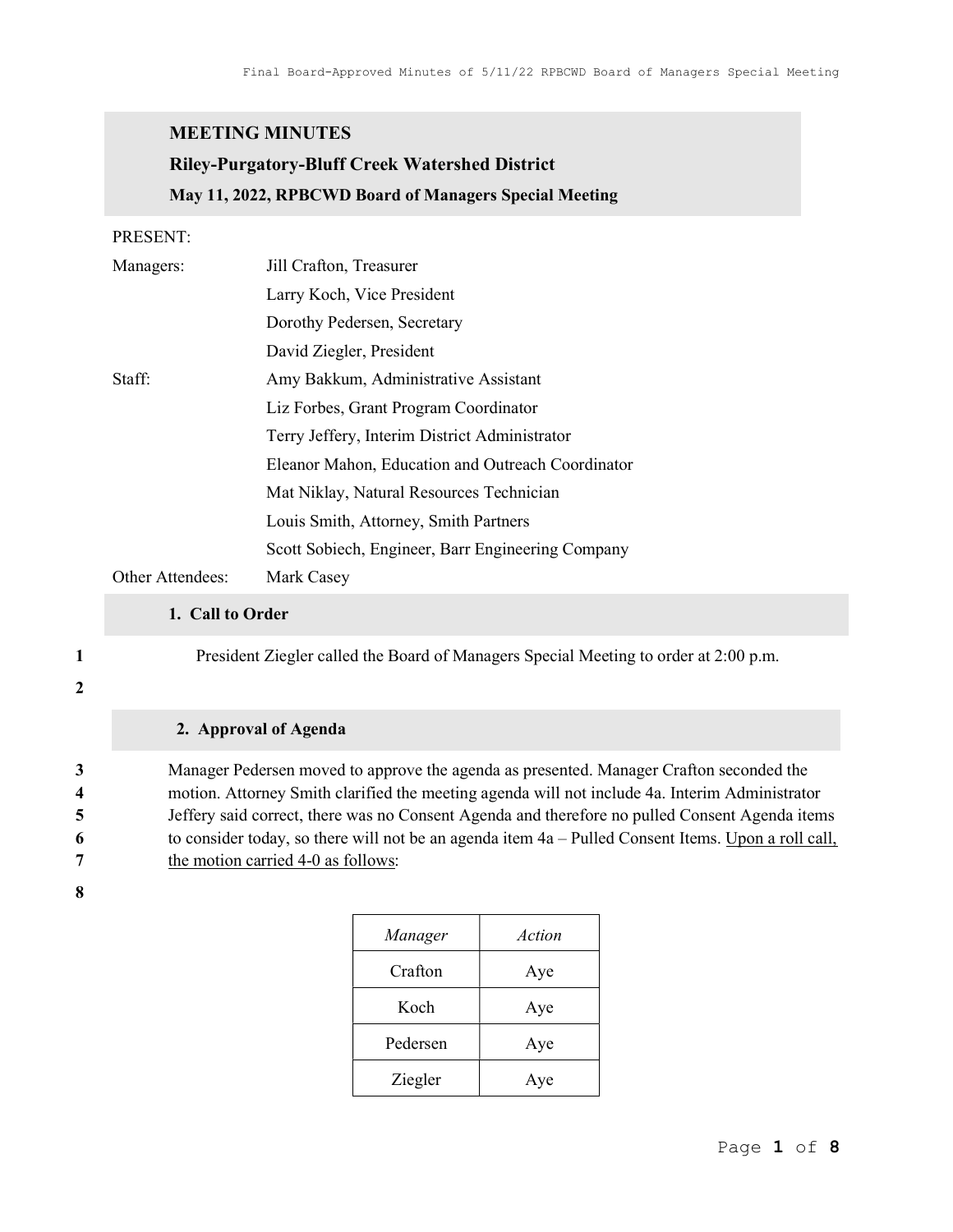| 9        |                                                                                          |
|----------|------------------------------------------------------------------------------------------|
|          | 3. Matters of General Public Interest                                                    |
| 10<br>11 | No matters of general public interest were raised.                                       |
|          | 4. Action Items                                                                          |
| 12       | b. Adopt Resolution 22-038 to Grant Administrator Authority to Facilitate                |
| 13       | <b>Entry into Minnesota State Retirement System Retirement Plans</b>                     |
| 14       | Manager Koch moved to adopt the resolution he wrote and forwarded to Administrator       |
| 15       | Jeffery, as written, and incorporated into the document. Administrator Jeffery displayed |
| 16       | the resolution on screen:                                                                |
| 17       | Now therefore be it resolved that managers hereby approve the adoption of the            |
| 18       | MSRA plans set forth the documents presented to the managers, authorize the              |
| 19       | District Administrator with the advice of counsel to complete any missing                |
| 20       | information in such documents consistent therewith or required by the MSRA               |
| 21       | plans, authorize the President to sign such documents on behalf of the District,         |
| 22       | and authorize and direct the District Administrator to allow all employees of the        |
| 23       | District who are eligible under the terms of such plans, the opportunity to              |
| 24       | participate in such plans in accordance with the terms of such plans upon                |
| 25       | approval by the MSRA plans.                                                              |
| 26       | Manager Koch added to his motion to authorize the Administrator to allow employees       |
| 27       | to participate in this plan once it's been entered. Manager Pedersen seconded the        |

28 motion. Upon a roll call vote, the motion carried 4-0 as follows:

29

| Manager  | Action |
|----------|--------|
| Crafton  | Aye    |
| Koch     | Aye    |
| Pedersen | Aye    |
| Ziegler  | Aye    |

30 31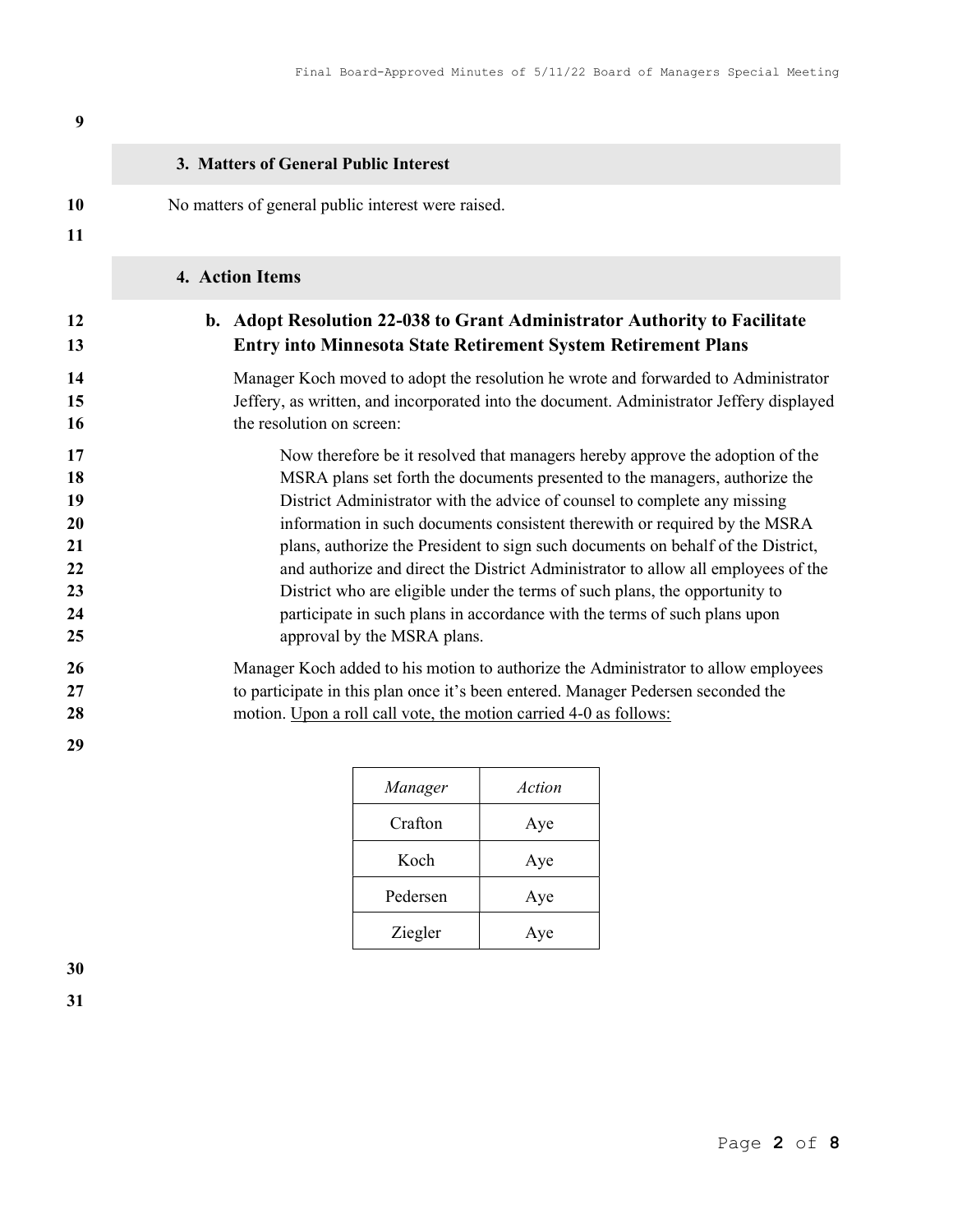| 32 | c. Adopt Resolution 22-039 to Enter into Agreement with Houston        |
|----|------------------------------------------------------------------------|
| 33 | <b>Engineering to Provide Support to Develop and Implement RPBCWD</b>  |
| 34 | <b>Grant Database and License for the MS4Front Database Engine and</b> |
| 35 | Authorizing the Administrator to Execute the Agreement with Advice of  |
| 36 | Counsel.                                                               |

Manager Koch said he doesn't have an issue with the resolution but he hasn't seen **38** provided the existing agreement, so he hasn't had a chance to review it. He said his opinion is the contract should be subject to automatic renewal unless one of the parties gives appropriate notice. Manager Koch talked about language he recommends be included in the license agreement.

Manager Koch moved to authorize and direct the District Administrator and Legal Counsel to work with Houston Engineering to accomplish an agreement including developing contract provisions whereby this agreement will continue on an evergreen term, meaning year-by-year, unless either party gives appropriate notice as agreed upon. Manager Pedersen seconded the motion. Manager Ziegler clarified that the motion means the District Administrator and Legal Counsel can move forward without waiting for the next Board meeting. Manager Koch said yes.

- Upon a roll call vote, the motion carried 4-0 as follows:
- 

| Manager  | Action |
|----------|--------|
| Crafton  | Aye    |
| Koch     | Aye    |
| Pedersen | Aye    |
| Ziegler  | Aye    |

# 52 d. Consideration of Candidates for the Position of District Administrator

Manager Koch moved to go into closed session. The Board and Legal Counsel discussed how the topic in front of the Board isn't grounds for going into closed session. Manager Koch asked for more details about Mr. Casey's proposed process.

Mr. Casey explained his proposed procedure. He asked each manager to list their top 57 three candidates, identified by only the number associated with the application to maintain proper confidentiality. He said he will record those numbers and then the Board will work to reach a consensus of the three applicants to bring in as final candidates to interview. He pointed out it is the Board's discretion as to how many applicants it wants to interview. Mr. Casey said he would then contact the applicants about the Board's decision. He said he and the managers will have a discussion later in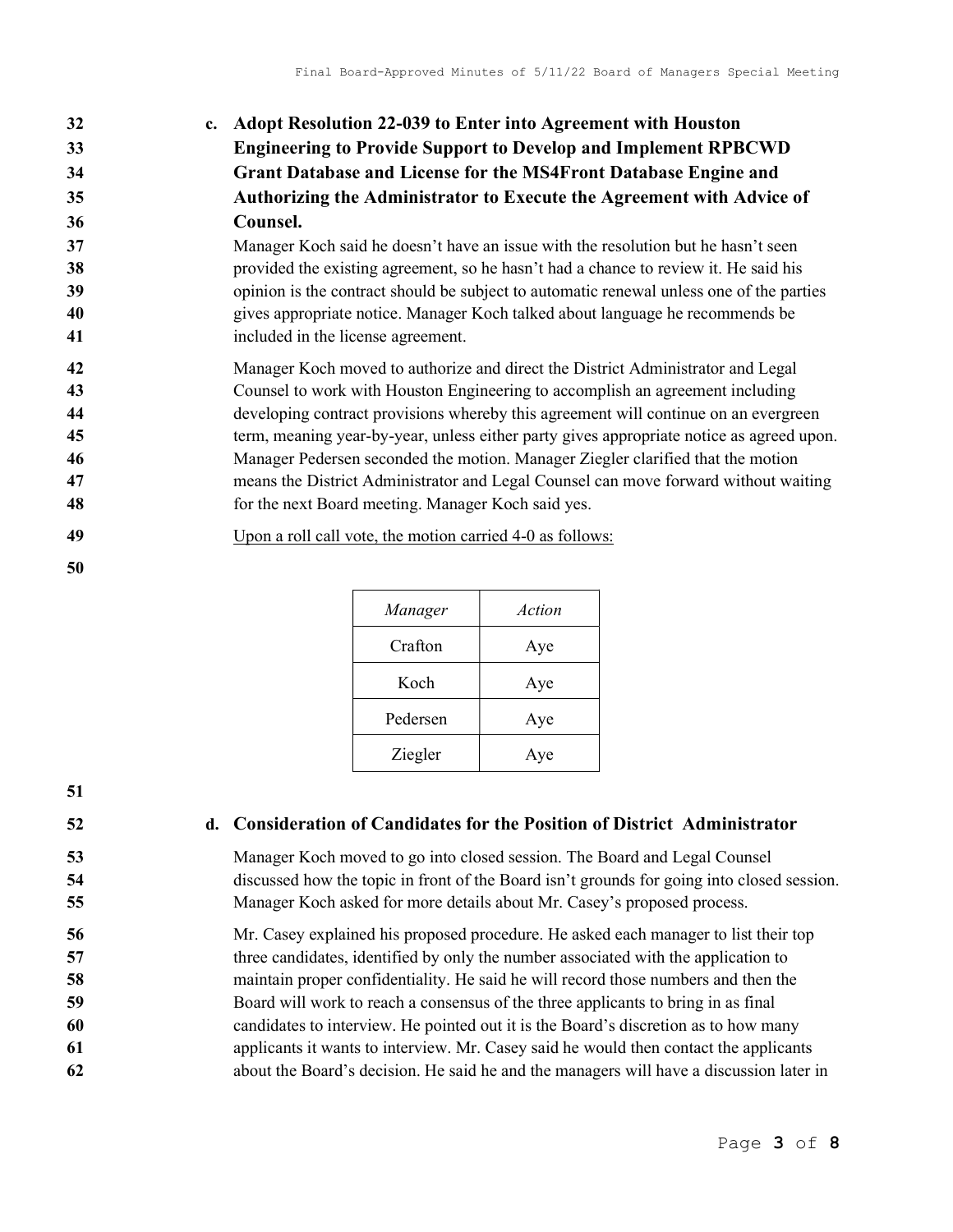- today's meeting about the interview schedule and the process for developing the interview questions.
- President Ziegler asked Attorney Smith to address Manager Koch's motion to go into closed session. Attorney Smith said the Board needs to get to a place where it has determined who the finalists are. He said once the Board has determined the finalists, that is public information and the Board can conduct interviews in open session. Attorney Smith said the process the Board decided on was to include the whole Board in determining the finalists. He said it's very important to understand the status of these applications at this point, before the determination of final candidates, is not public information. Attorney Smith said the Board doesn't have legal basis to have a closed session under the Open Meeting Law, but the Board must proceed with care to protect the privacy of the data. Manager Koch's motion to go into closed session died due to lack of a second.
- Manager Koch said he has questions about the entire process. He asked who came up with the table listing the candidates by number and category weights. Manager Pedersen said Mr. Casey did. Manager Koch asked Mr. Casey who authorized him to develop and use this table. Mr. Casey said it is a tool that has been used by his firm in a number of searches. Mr. Casey said if this Board doesn't want to use the tool, it is the Board's **81** prerogative, but it is a tool his firm provides to help structure the process and is a tool 82 that many clients have found useful.
- 83 Manager Koch had comments about the table, asking if the WPIS isn't included as a factor, he wants to know why and why he wasted his time reviewing it. Manager Koch asked why there was no discussion about weighting and points of evaluation of the video. Manager Koch stated he finds the process deficient Manager Koch shared his 87 opinion of items the Board should discuss, such as what should be weighted and what should be the factors. Manager Koch asked why so much time was spent on the WPIS if 89 it isn't going to be taken into consideration. Manager Koch apologized for his use of sarcasm in his remarks.
- Manager Pedersen commented she doesn't think it is a worthwhile use of time to step back and evaluate the tool that was offered to help the Board in this process. Manager Koch said he thinks the Board should go through a process that's defensible. Manager Koch asked for another explanation from Mr. Casey about today's proposed process. Mr. Casey described again the process. Manager Koch said he is still unclear about how 96 the Board will reach consensus.
- President Ziegler asked Manager Pedersen to list her top three candidates. Manager 98 Pedersen stated candidates #2, #3, and #6. Manager Crafton said her top three are 99 candidates #1, #2, and #6. Manager Koch stated his top three candidates are #2, #3, and #6. President Ziegler said his top candidates are #2, #3, and #1. Mr. Casey summarized 101 the Board had two votes for candidate #1, four votes for candidate #2, three votes for 102 candidate #3, zero votes for candidate #4, zero votes for candidate #5, and three votes 103 for candidate #6. Mr. Casey said it appears the Board can eliminate candidate #4 and 104 candidate #5.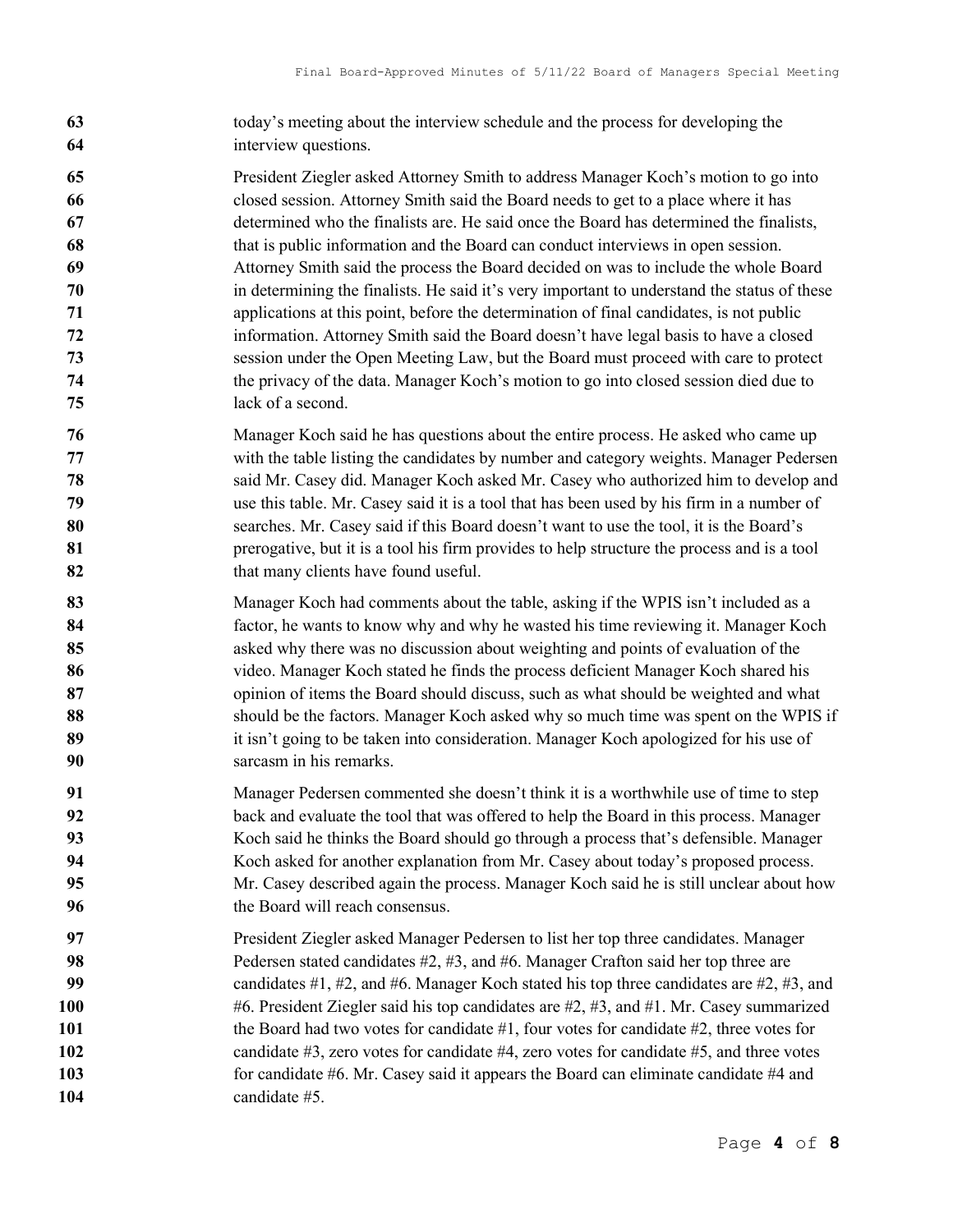105 Manager Pedersen suggested the Board interview the four remaining candidates. 106 Manager Koch moved to bring in the four candidates for interview. Manager Pedersen

107 seconded the motion. Upon a roll call vote, the motion carried 4-0 as follows:

108

| Manager  | Action |
|----------|--------|
| Crafton  | Aye    |
| Koch     | Aye    |
| Pedersen | Aye    |
| Ziegler  | Aye    |

109

Mr. Casey stated one of the four candidates comes from 220 miles away and the other 111 three are in the metro area. He asked if the District plans to provide for lodging or transportation for the candidate that is coming from 220 miles away. President Ziegler said he thinks the District should cover mileage based on the rules the District follows for mileage and hotel based on the rules the District follows for covering hotels.

Manager Koch moved to approve payment of travel, lodging, and meals, in accordance with the District's rules, for any candidate travelling more than 50 miles to interview. Manager Pedersen seconded the motion. Upon a roll call vote, the motion carried 4-0 as 118 follows:

119

| Manager  | Action |
|----------|--------|
| Crafton  | Aye    |
| Koch     | Aye    |
| Pedersen | Aye    |
| Ziegler  | Aye    |

120 **120** Mr. Casey talked about the interview schedule on May  $31<sup>st</sup>$ . The Board agreed for the

- 
- - 124

| .   | This cape, announced about the modifiem beheavier on they be a fine Bound agreed for the |
|-----|------------------------------------------------------------------------------------------|
| 121 | interviews to start at 1:00 p.m. and run through 5:00 p.m. Central Time. Manager Koch    |
| 122 | moved to set the interviews for May 31, 2022, from 1:00 p.m. to 5:00 pm. Manager         |
| 123 | Pedersen seconded the motion. Upon a roll call vote, the motion carried 4-0 as follows:  |
|     |                                                                                          |

| Manager | Action |
|---------|--------|
| Crafton | Aye    |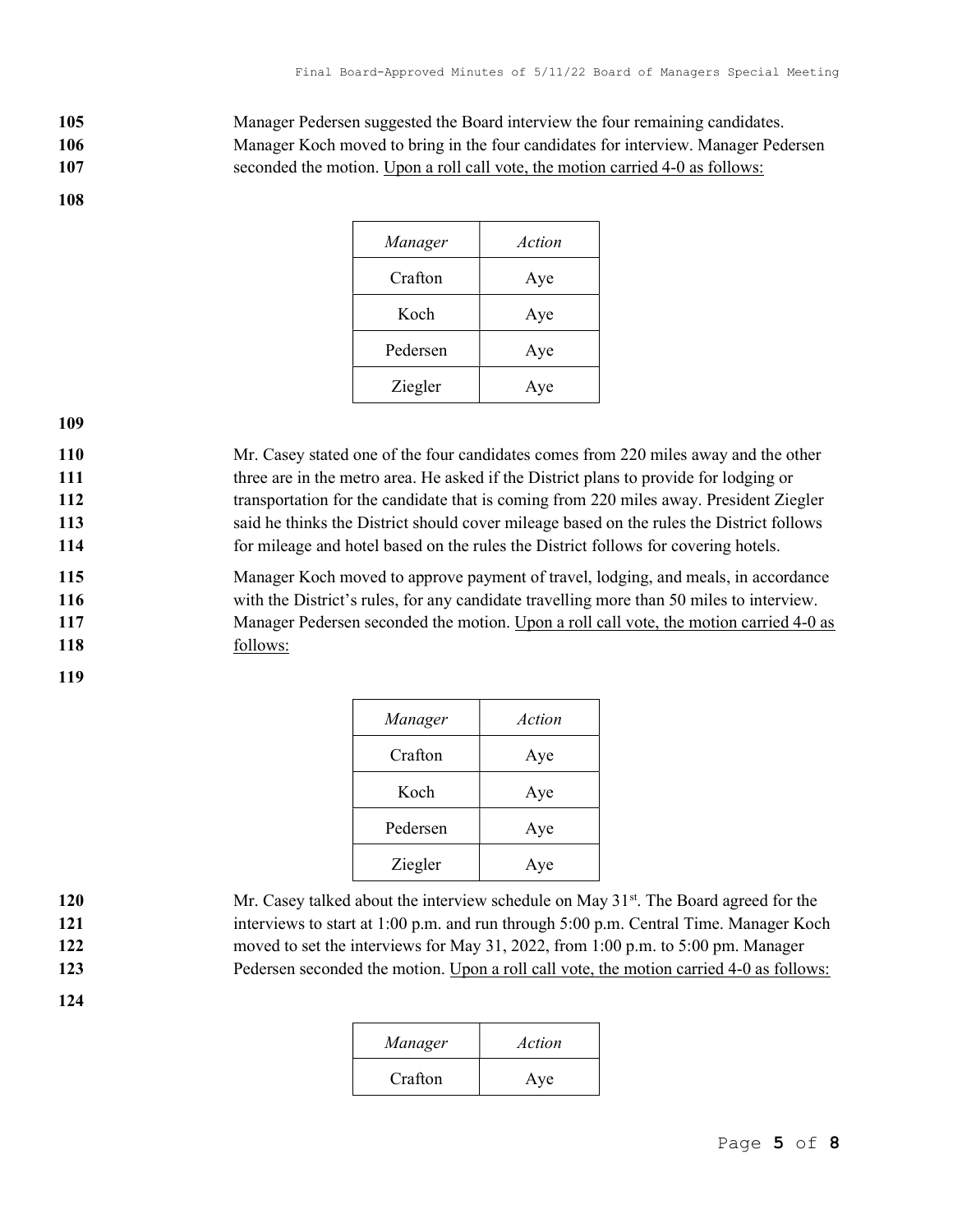| Koch     | Aye |
|----------|-----|
| Pedersen | Aye |
| Ziegler  | Aye |

125

Mr. Casey asked about the interest of the Board of having a staff panel interview. He explained there would be staff feedback forms for staff to complete and return to him. Mr. Casey said he proposes having the staff panel interview in-person at the District office and having the Board interview as a virtual interview. Mr. Casey said if the Board wants to have a staff panel, then he would like authorization to contact the staff to 131 organize it. He noted he can also attend it.

- 132 Manager Pedersen said she thinks it's important to hear from staff on all the candidates. 133 She said she feels strongly that staff representation should be part of this. Manager 134 Crafton agreed with Manager Pedersen's comments and said she really wants to hear 135 what the staff have to say.
- 136 Manager Koch moved to have Mr. Casey contact the four candidates the Board agreed 137 to advance to confirm their continued interest and upon that confirmation make a 138 disclosure as required and that the Board continues this meeting until 8:30 a.m. 139 tomorrow morning to formally vote on and announce the final candidates.. Manager 140 Pedersen seconded the motion. Manager Koch suggested continuing this meeting, so the 141 Board can announce the Board's decision of final candidates in a public meeting. 142 Manager Pedersen agreed to the friendly amendment.
- 143 Upon a roll call vote, the motion carried 4-0 as follows:
- 144

| Manager  | Action |
|----------|--------|
| Crafton  | Aye    |
| Koch     | Aye    |
| Pedersen | Aye    |
| Ziegler  | Aye    |

- 145
- 146 Manager Pedersen moved to have an employee panel interview and for each staff 147 member to provide his or her individual feedback. Manager Ziegler seconded the
- 148 motion. Manager Koch said under the circumstances he thinks it's a bad idea. He also
- 149 wanted to know the process for the employee panel interview. Mr. Casey said the
- 150 process would be the staff would ask questions and provide feedback on the staff
- 151 feedback form. He said he has already provided the managers with sample questions 152 and a sample staff feedback form and said he received three recommended questions
	- Page 6 of 8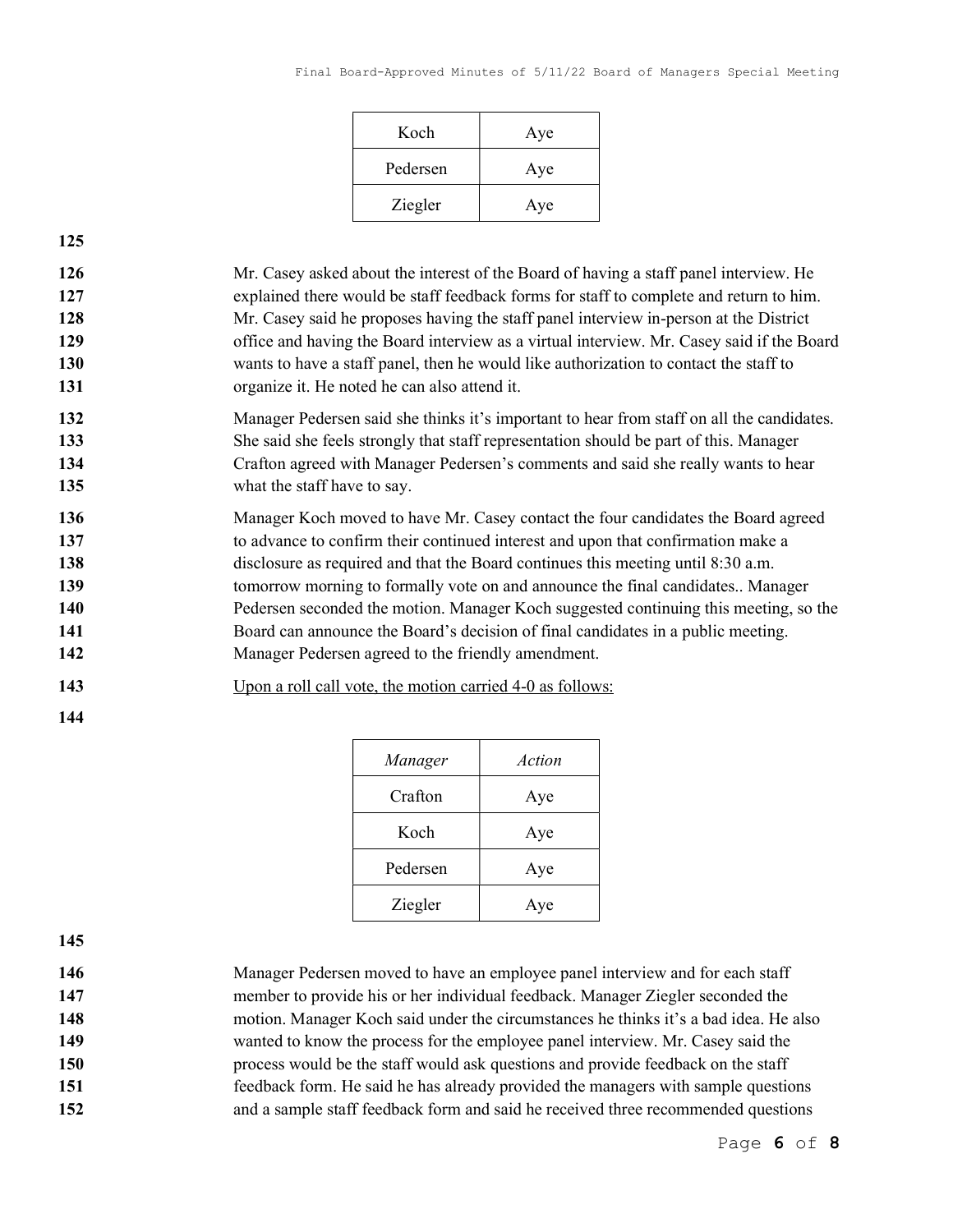| 153                      | from Manager Crafton. Mr. Casey said staff would fill out the forms but managers                                                                                                                |
|--------------------------|-------------------------------------------------------------------------------------------------------------------------------------------------------------------------------------------------|
| 154                      | would not know who they are attributed to, and staff would send the feedback forms to                                                                                                           |
| 155                      | Mr. Casey. Mr. Casey said he would make a PDF out of the feedback and send to the                                                                                                               |
| 156                      | managers. He said staff would see each candidate's resume and cover letter.                                                                                                                     |
| 157                      | The managers agreed by consensus to authorize Counsel Smith to coordinate with the                                                                                                              |
| 158                      | District's employment lawyer to make sure "i"s are dotted and "t" s are crossed and to                                                                                                          |
| 159                      | direct Mr. Casey to send materials like the guide and questions to Attorney Smith for                                                                                                           |
| 160                      | review and to authorize Legal Counsel to expend billable hours on such review and                                                                                                               |
| 161                      | communication.                                                                                                                                                                                  |
| 162                      | The Board agreed by consensus to hold the Board deliberation meeting on Thursday,                                                                                                               |
| 163                      | June 2, 2022 at 9:00 a.m.                                                                                                                                                                       |
| 164                      | Mr. Casey said regarding the questions for the Board panel interview, 19 questions                                                                                                              |
| 165                      | seems to be the limit to get through in the amount of time the Board is allotting. There                                                                                                        |
| 166                      | was discussion about the managers' procedure of asking questions. Manager Koch                                                                                                                  |
| 167                      | raised his concerns about some results of the WBIS. He announced he plans to ask                                                                                                                |
| 168                      | pointed questions to candidates about those results and said he thinks it would be good                                                                                                         |
| 169                      | to provide candidates the results of the WBIS. Mr. Casey said he will send those results                                                                                                        |
| 170                      | out.                                                                                                                                                                                            |
| 171                      | The managers agreed by consensus to have Engineer Sobiech and the District's full time                                                                                                          |
| 172                      | staff participate in the staff panel interview and provide feedback.                                                                                                                            |
| 173                      | The managers agreed by consensus to hold the interviews with the final candidates on                                                                                                            |
| 174                      | May 31, 2022, in person. The managers agreed by consensus to decide at its regular                                                                                                              |
| 175                      | monthly Board meeting on June 1, 2022, whether going forward the Board will continue                                                                                                            |
| 176                      | holding its meetings virtually or move to in-person meetings. The managers agreed by                                                                                                            |
| 177                      | consensus to direct staff to figure out recommendations for how to enable the District to                                                                                                       |
| 178                      | hold hybrid meetings. Attorney Smith said his understanding from the managers is that                                                                                                           |
| 179                      | its May 31 <sup>st</sup> meeting will be held in person and hybrid, meaning accessible by Zoom, if                                                                                              |
| 180                      | staff determines it is possible.                                                                                                                                                                |
|                          | 5. Upcoming Board Topics                                                                                                                                                                        |
| 181<br>182<br>183<br>184 | Administrator Search - Special Board Meeting May 31, 2022<br>a.<br>Project Prioritization Metric Workshop June 1, 2022<br>b.<br>Joint Meeting with CAC/Preliminary Budget WS July 6, 2022<br>c. |
|                          | <b>6. Upcoming Events</b>                                                                                                                                                                       |
| 185<br>186               | CAC Meeting, May 16, 2022<br>a.<br>Special Board Meeting, May 31, 2022<br>b.                                                                                                                    |
| 187                      | Workshop and Regular Meeting, June 1, 2022<br>c.                                                                                                                                                |